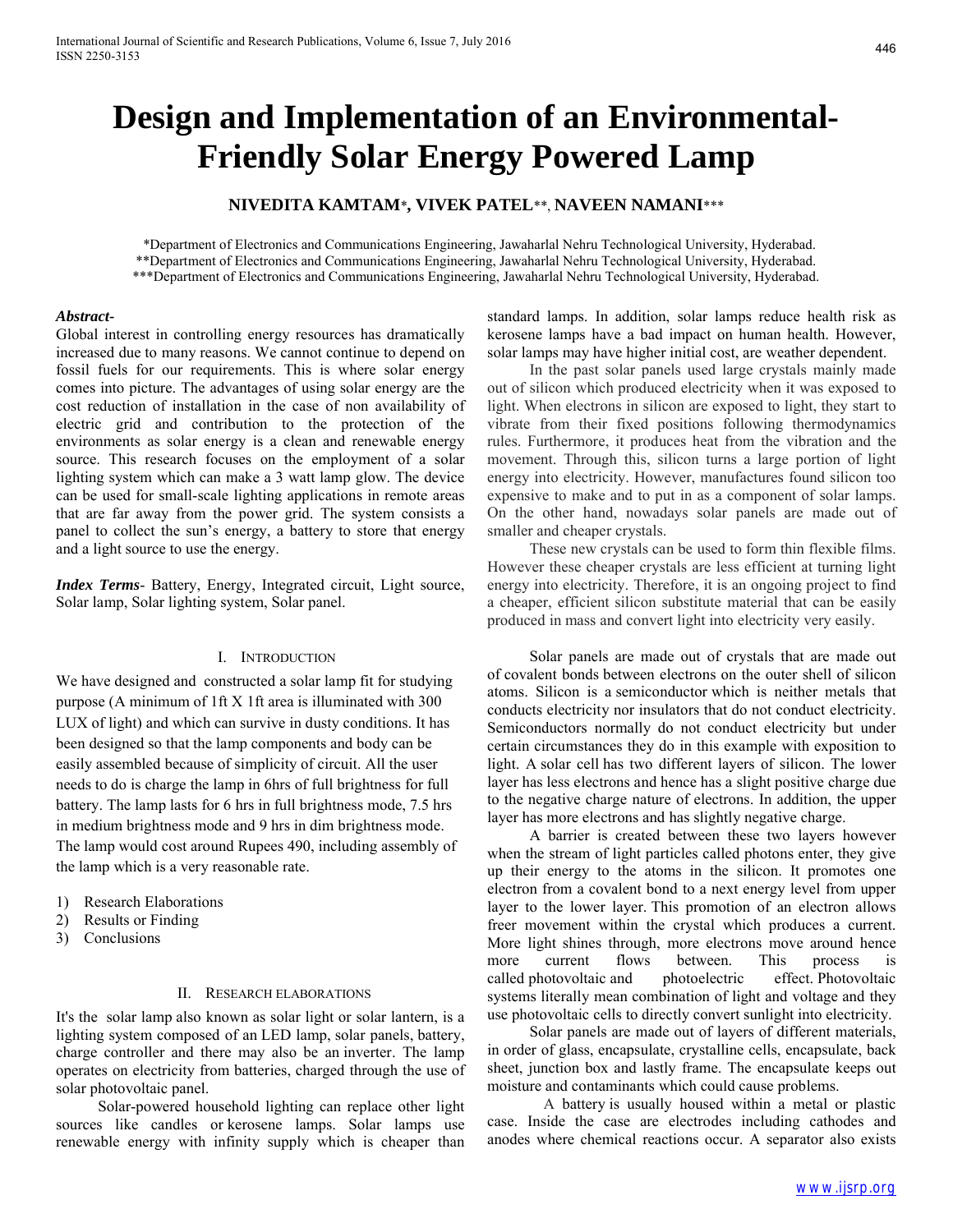between cathode and anode which stops the electrodes reacting together at the same time as allowing electrical charge to flow freely between the two. Lastly, the collector conducts a charge from the battery to outside.

Batteries inside solar lamps usually use gel electrolyte technology with high performance in deep discharging, in order to enable use in extreme ranges of temperature. It may also use lead-acid, nickel metal hydride, nickel cadmium, or lithium.

This part of the lamp saves up energy from the solar panel and provides power when needed at night when there is no light energy available.

A solar cell is a device people can make that takes the energy of sunlight and converts it into electricity. In a crystal, the bonds (between silicon atoms) are made of electrons that are shared between all of the atoms of the crystal. The light gets absorbed, and one of the electrons that's in one of the bonds gets excited up to a higher energy level and can move around more freely than when it was bound. That electron can then move around the crystal freely, and we can get a current.

## III. RESEARCH AND FINDINGS

The physical body of the solar lamp is printed out using a 3D printer which uses 3D Modeling designs designed using AutoCad software. The model is printed using thermoplastic material (200 microns). An alternative for the structural body of the lamp is to make it using Acrylic sheet. Acrylic Sheet is nothing but a plastic whose chemical name is *Poly(methyl methacrylate) (PMMA)*, also known as *acrylic* or *acrylic glass* as well as by the trade names *Plexiglas, Acrylite,Lucite*, and *Perspex* commonly used in the market. It is a [transparent](https://en.wikipedia.org/wiki/Transparency_(optics)) [thermoplastic](https://en.wikipedia.org/wiki/Thermoplastic) often used in sheet form as a lightweight or shatter-resistant alternative to [glass.](https://en.wikipedia.org/wiki/Soda-lime_glass) Small stainless steel screws are used for fitting.

The solar lamp consists of four parts namely,

- 1) Lamp Head
- 2) Flexible Metallic Gooseneck
- 3) Base Top
- 4) Electrical Circuit
- 5) Base Lid

## **Lamp Head -**

- 1) The lamp head has an opening on the top periphery in which the reflector is fitted. The reflector is covered by aluminum sheet for more illumination of light.
- 2) The load LED (white LED) is fitted in the middle of the reflector, where a small opening can be found. This is done with the help of screws to hold the LED in place. The LED has been soldered and the wires have also been soldered near the LED which will later be used to connect the LED to the circuit.
- 3) After assembling the LED at the opening of the reflector material, the reflector is placed inside the head with the LED facing outwards. Hence, the reflector helps in more illumination of the light.

In general, the efficiency of photovoltaic energy conversion is limited for physical reasons. Around 24% of solar radiation of a long wavelength is not absorbed. 33% is heat lost to surroundings, and further losses are of approximately 15-20%. Only 23% is absorbed which means a battery is a crucial part of solar lamp

Solar lamps can be easier for customers to install and maintain as they do not require an electricity cable. Solar lamps can benefit owners with reduced maintenance cost and costs of electricity bills. Solar lamps can also be used in areas where there is no electrical grid or remote areas that lack a reliable electricity supply. There are many stories of people with lung disease, eye deterioration, burns and sometimes even death simply because they do not have a healthy alternative to light at night. Women have felt unsafe walking to the toilet outside after dark. Babies are being delivered by midwives using only a candle, and students cannot study when the sun goes down for lack of light leading to increased illiteracy and perpetual poverty. These are the realities for over 1 billion people around the globe. Lack of lighting equates to continued poverty felt around the world.

- 4) Then, the head is closed using a transparent lid made out of transparent acrylic sheet to protect the LED.
- 5) This entire portion is closed externally with a screw. A hole is provided on the lid which is concentric to a hole made on the reflector, which in turn is concentric to a hole made in the head for mounting.
- 6) Hence, we have the head ready with the two wires, which were soldered near the LED, coming out from one end of the head.
- 7) This part can be made using acrylic material and has a hexagonal shape. (As shown in lamp head.STL in attached files).
- 8) The transparent cover for the head can be made using transparent acrylic sheet and molding it into the required shape.

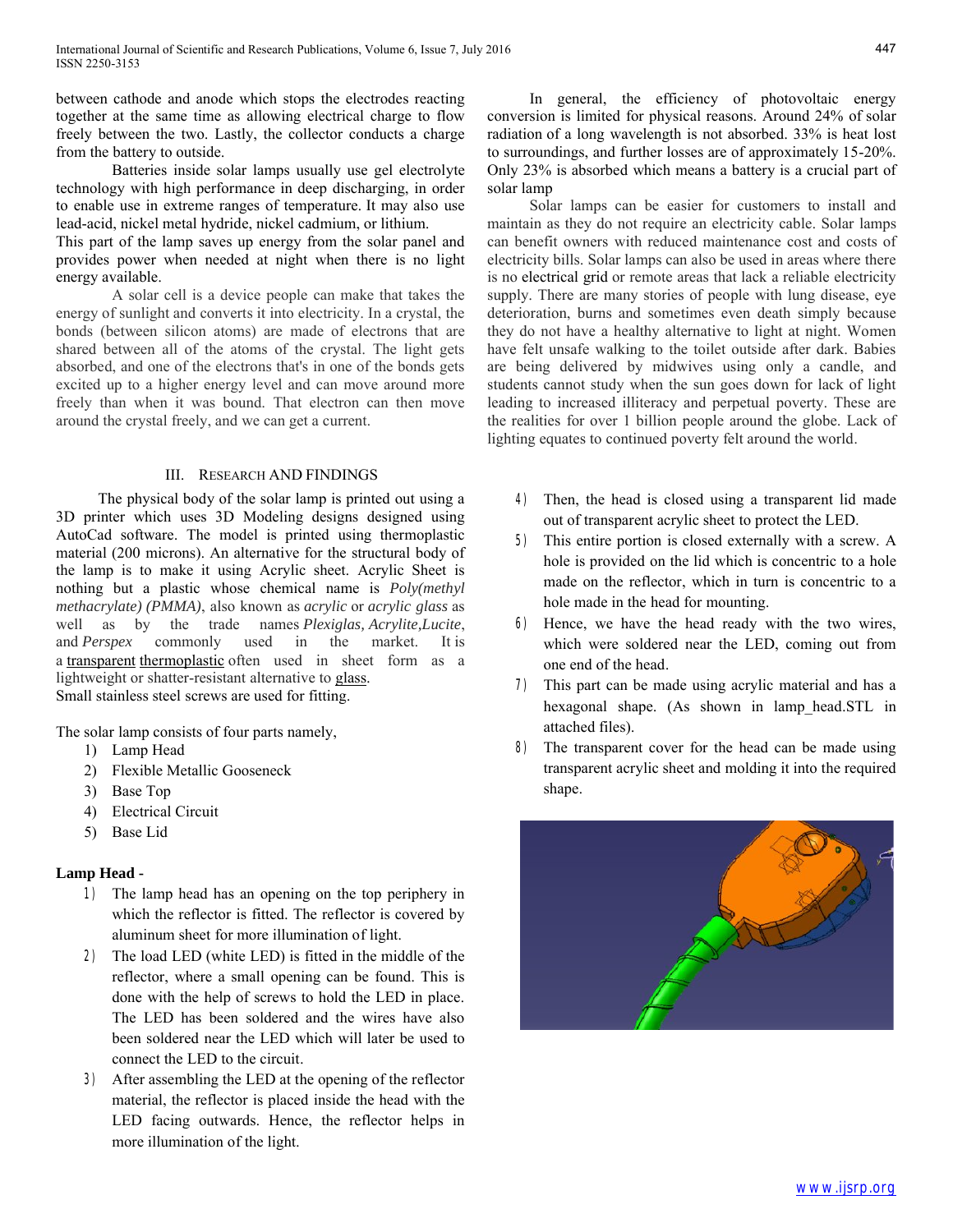

We had a smaller size of the lamp head in mind, but due to unavailability of single piece of reflector material and single transparent lid of that size, we had to change the head size of the lamp based on the size of reflector material and transparent lid that were available in the market to serve our purpose. However, the head size can be reduced if required sized reflector and lid can be produced in bulk. *We did not intend to "copy" the design of any other lamp, if any resemblance can be found with any market product. These parts can be changed in size and shape to obtain a smaller lamp head, as we wanted, provided they can be manufactured in bulk quantity.*

## **Corrugated Metallic Flexible Gooseneck –**

- 1) This tube is a flexible metallic gooseneck-type conduit which can be bended as per the requirements of the user to change the direction of face of the LED so light can fall where required.
- 2) It carries the wires, which were left hanging from one end of the head, as mentioned above. This connects these wires from the LED in the lamp head to the circuit

mounted in the base portion, which will be explained in the next sections.

- 3) One end of the tube is fixed to the lamp head and the other end is fixed to the base. This gooseneck provides flexibility to the user, connectivity from the lamp head to base, and protection for the wires connecting the LED to circuit.
- 4) These can be bought very easily is bulk, but for our prototype we used the gooseneck that fit our requirement, which was part of a USB lamp that we found in the market as we didn't need to manufacture in bulk.
- 5) After inserting the wires from the lamp head into this gooseneck and fitting the gooseneck to the opening of the lamp head, fit the other end of the gooseneck with the second ends of the wires coming from the LED, to the opening in the base.



## **Base Top –**

- 1) The base top consists of the main electrical circuit including the batteries.
- 2) The second end of the flexible metallic conduit, explained above, is connected to the opening of this part to keep the lamp balanced.
- 3) It protects the circuitry and batteries from external damage and climatic conditions.
- 4) This part is cubical in shape and can be made using acrylic material.
- 5) There are two holes made at the surface part to show the red and green indicators.
- 6) There are two apertures located at one side of this part, one to hold the mini DC connector in place where the solar panel can be connected for charging the lamp and the second for the 1K/V potentiometer with knob which will be used to adjust the brightness of the lamp.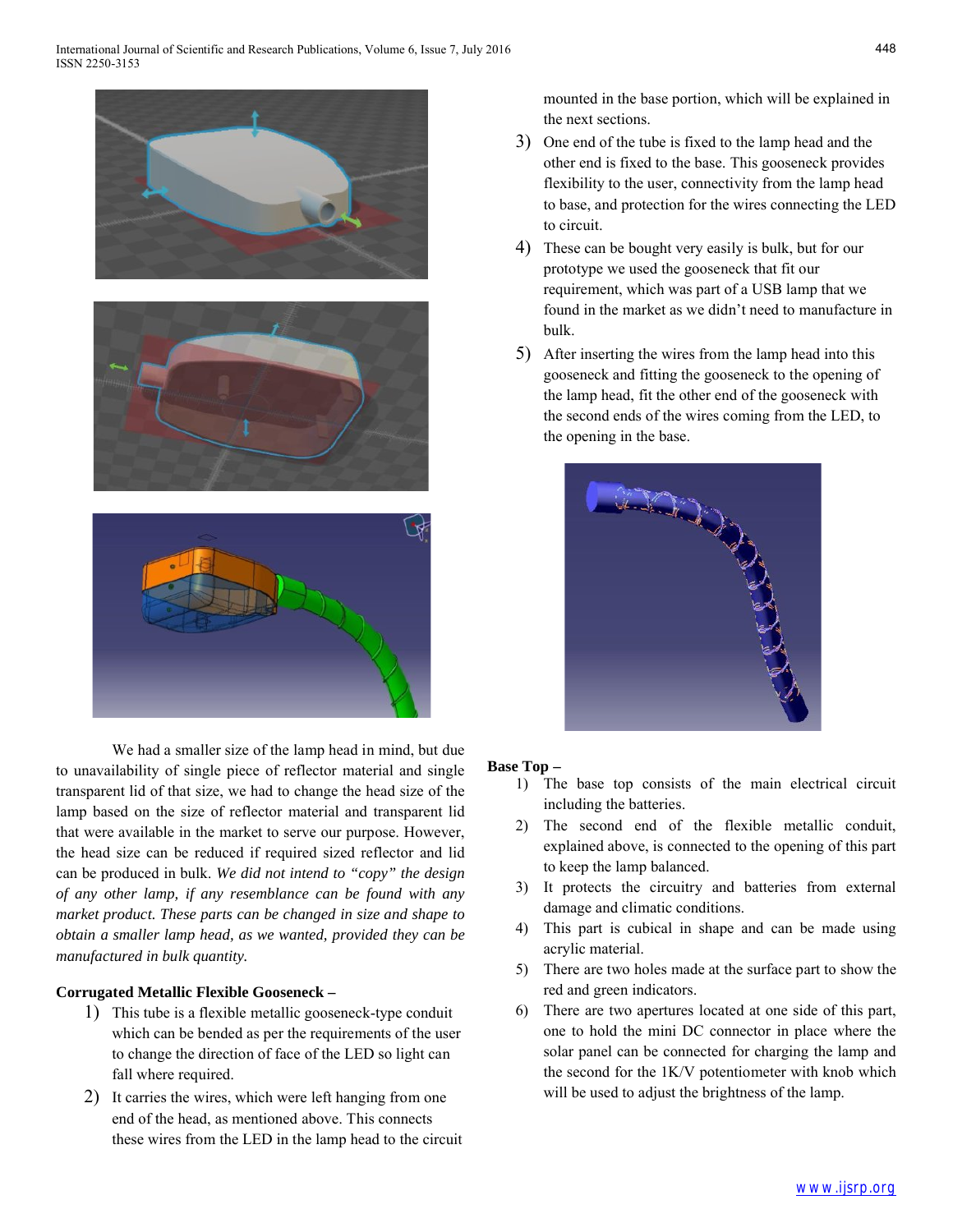





## **Electrical Circuit –**

- 1) The electrical circuit consists of the main PCB board connected to the battery.
- 2) This part is placed inside the base top, described above, of the lamp to protect it from external damage and climatic conditions.
- 3) Two holes are drilled on the PCB which are used to mount the PCB in place, inside the base top so that circuit can be fixed in one place, preventing short circuits and shocks which can be caused if the circuit is allowed to move inside the base.
- 4) The base top will have two holders with holes where the PCB can be mounted easily with the help of two screws.
- 5) The battery, potentiometer, and switch will be connected from the PCB using small length singlethreaded thin wires for the potentiometer and switch

(ON/OFF) while we used small length multi-threaded wires for the battery as these three components cannot be connected directly from the PCB.

- 6) In our prototype, we have connected the red and green LED also using small length single-threaded thin wires from the circuit but if the length of these LEDs can be adjust perfectly, then these wires would not be needed there. We first mounted the green and red LEDs from outside the base top into the respective holes provided and then connected them to the circuit from inside.
- 7) We used glue from outside to hold the LEDs in place on the surface of the base top but as mentioned above, this all can be prevented if these two holes for the LEDs can be increased by 0.1cm and if their length can be adjust such that they can directly be soldered onto the PCB.
- 8) We also used a glue gun to hold the potentiometer is place inside the base so that it doesn't move. A glue gun is safe to use as this glue is a very good insulator so it can also prevent short circuit inside the base.
- 9) The two wires from the load LED, which come out from the second end of the metallic gooseneck are also soldered to the circuit at its output terminals.



# **Base Lid –**

- 1) The fitting of the lid to the base top is done with two small stainless steel screws.
- 2) This base lid has mounted holes which allow us to screw the base top and lid externally very easily.
- 3) The outer surface of the base lid is flat so the lamp can easily stand.
- 4) Similar to the other parts of the lamp, acrylic material can be used to make this lamp.
- 5) Hence, after fixing the base lid to the base top we will have the assembled solar lamp, ready to use.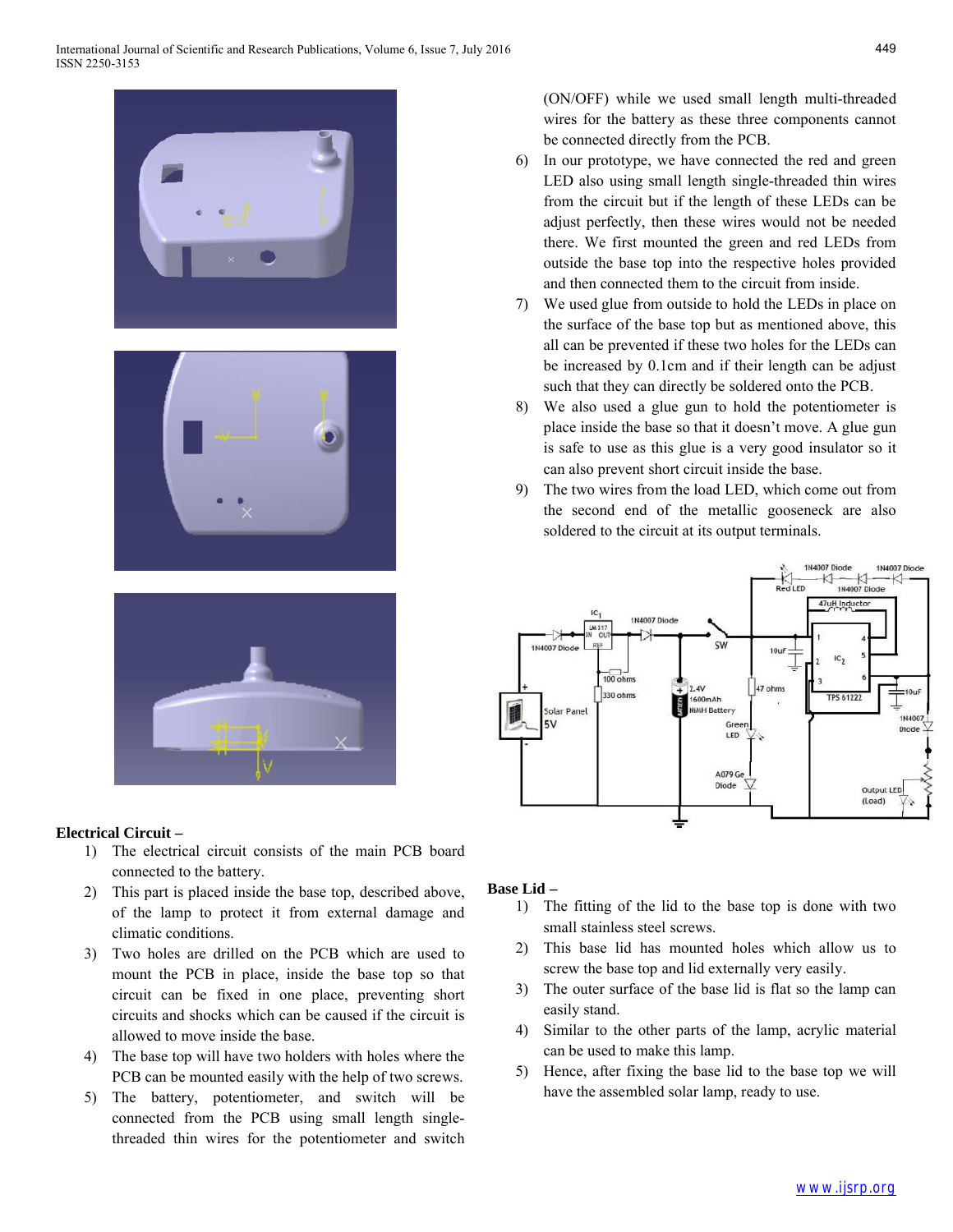

## **ASSEMBLED LAMP BASE**



# **ASSEMBLED SOLAR LAMP**



# **PROJECT COST ANALYSIS:**

| <b>GRAND TOTAL</b> =                  | Rupees 490/- (approx) |
|---------------------------------------|-----------------------|
| Aluminum Sheet $-25cm \times 25cm$    | 10                    |
| Flexible Gooseneck -1 no. (25 cm)     | 30                    |
| Circuit board (with components)       | 220                   |
| Batteries - 2 no. (2.4 volts 1600mAh) | 70                    |
| Solar Panel $-1$ no                   | 160                   |
| Item                                  | Cost (in Rupees)      |

# **SOLAR PANEL (FROM SIRIUS SOLAR ENERGY):**

- $\rightarrow$  High efficiency 156mm poly crystalline cells, encapsulated behind glass, with a 3.5mm connector.
- $\rightarrow$  High quality eva & back sheet to ensure high performance and provide good weather/resistance for rugged environments.
- $\rightarrow$  Anodized aluminum alloy frame and tempered  $\&$ textured clear glass with low iron content to enhance high efficiency.
- $\rightarrow$  Generated approximately 5.5 volts and 114mA current under bright sunlight conditions.
- $\rightarrow$  Bypass diodes provided to avoid effect of partial shading.

# **ELECTRICAL CIRCUIT**

*Technical Parameters and Specifications:*

| <b>COMPONENTS</b>                                     |                | <b>QUANTITY SPECIFICATIONS</b> |
|-------------------------------------------------------|----------------|--------------------------------|
| <b>IN4007 Diode</b>                                   | 3              |                                |
| <b>OA79 Ge Diode</b>                                  | $\overline{2}$ |                                |
| <b>LM317 Voltage</b><br><b>Regulator</b>              | 1              |                                |
| 100 Ohms                                              | 1              |                                |
| <b>Resistor</b>                                       | 1              |                                |
| <b>330 Ohms</b><br><b>Resistor</b>                    | $\mathbf{1}$   |                                |
| 47 Ohms                                               |                |                                |
| <b>Resistor</b>                                       | 1              | $0.3$ mm                       |
| <b>TPS61222 IC</b><br>$(DC-DC)$<br><b>Convertor</b> ) | 1              | $0.3$ mm                       |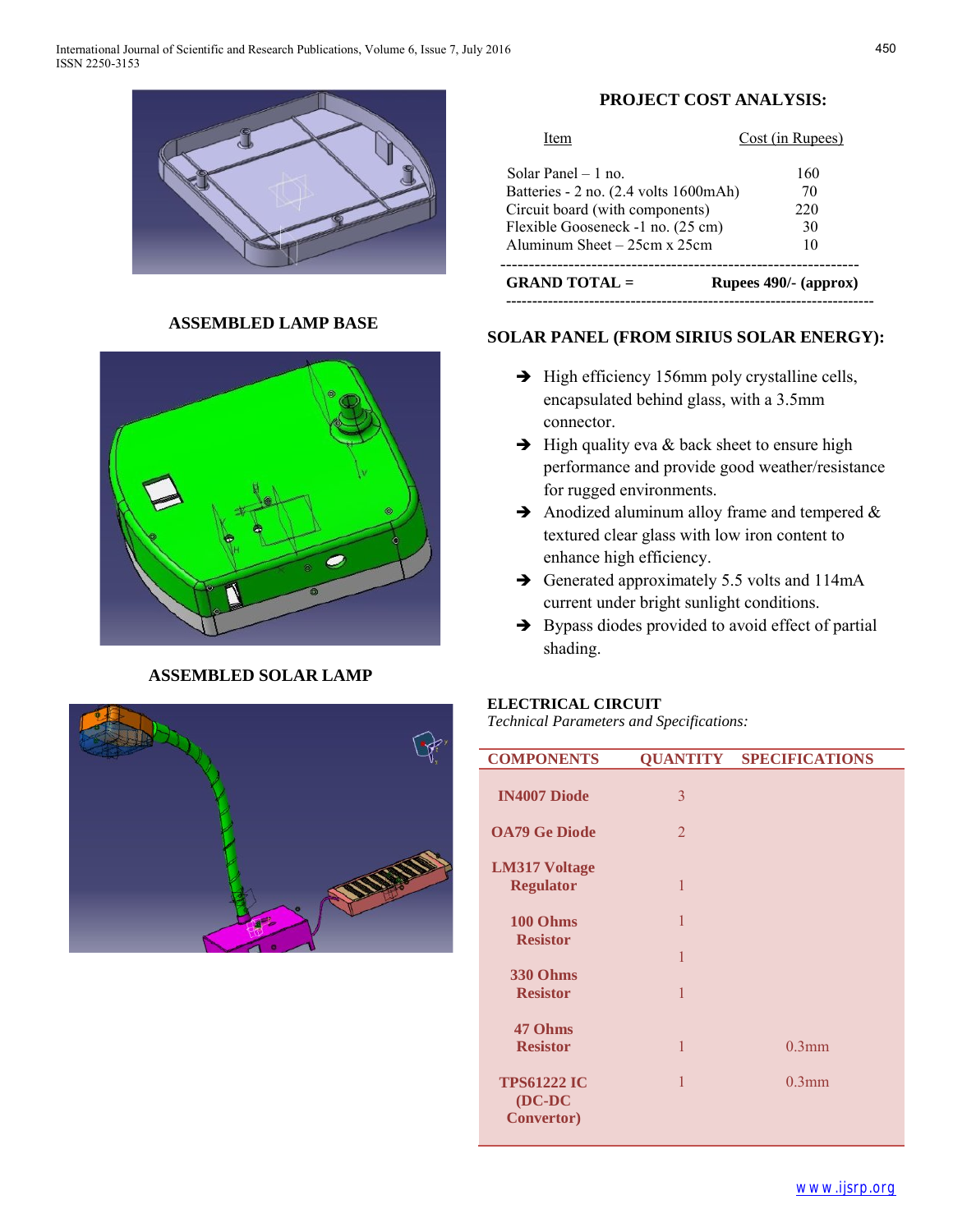International Journal of Scientific and Research Publications, Volume 6, Issue 7, July 2016 6 ISSN 2250-3153

| <b>Red LED</b>       | $\overline{1}$ | 1 Watt                                           |
|----------------------|----------------|--------------------------------------------------|
|                      |                | (Surface-mount)                                  |
| <b>Green LED</b>     |                |                                                  |
|                      | $\mathbf{1}$   |                                                  |
| <b>Load (White</b>   |                |                                                  |
| LED)                 | $\mathbf{1}$   | $Ni-MH (2 in no.)$                               |
|                      |                | 1.2V batteries                                   |
|                      |                | connected in                                     |
| 1K/V                 |                | series=2.4V                                      |
| <b>Potentiometer</b> |                | 1600mAh                                          |
| <b>Battery</b>       | $\mathbf{1}$   | $1000$ w/m <sup><math>\textdegree</math>2,</sup> |
|                      |                | Insolation AM 1.5,                               |
|                      |                | Cell Temp 25                                     |
|                      |                | degrees Centigrade                               |
|                      |                | 5.5V Output,                                     |
|                      |                | 120mAh                                           |
| <b>Solar Panel</b>   | $\mathbf{1}$   |                                                  |
|                      |                |                                                  |
|                      |                |                                                  |
|                      | $\mathbf{1}$   | Mini DC Jack                                     |
|                      |                | Socket                                           |
|                      |                |                                                  |
| <b>PCB Board</b>     |                |                                                  |
|                      | $\mathbf{1}$   |                                                  |
| <b>Connectors</b>    |                | Single Pole Single                               |
|                      | 9              | Throw (SPST)                                     |
|                      |                | Single-threaded, can                             |
|                      |                | handle up to 2A                                  |
| <b>Switch</b>        |                | current                                          |
|                      |                |                                                  |
|                      |                |                                                  |
| <b>Wires</b>         |                |                                                  |
|                      |                |                                                  |
|                      |                |                                                  |

## **BATTERY**

*Technical Specification for Components and Quantity*

| <b>COMPONENTS</b>    | NO. OF<br><b>BATTERIES</b>                                                                      |
|----------------------|-------------------------------------------------------------------------------------------------|
| <b>Ni-MH Battery</b> | 2 in Series of<br>1 2V<br>$1600$ m $Ah$<br>each $= 2.4V$<br>$1600$ m $Ah$<br>when<br>connected. |

# **LEDs**

*Technical Specification for Components and Quantity*

| <b>COMPONENTS</b> | <b>OUANTITY</b> | <b>COMMENT</b>              |
|-------------------|-----------------|-----------------------------|
| <b>White LED</b>  |                 | 1 Watt, Surface-<br>mounted |
| <b>Red LED</b>    |                 | $0.3$ mm                    |
| <b>Green LED</b>  |                 | $0.3$ mm                    |
|                   |                 |                             |

## **LAMP BODY**

*Technical Specification for Components and Quantity*

| <b>COMPONENTS</b>      | <b>QUANTITY</b> | <b>SPECIFICATIONS</b>                      |
|------------------------|-----------------|--------------------------------------------|
|                        |                 |                                            |
| <b>Lamb Base</b>       | 1               | Thermo-plastic                             |
| <b>Flexible</b>        | 1               | 25 cms                                     |
| <b>Gooseneck</b>       |                 |                                            |
|                        | $\mathbf{1}$    | Thermo-plastic                             |
| <b>Lamp Head</b>       | $\mathbf{1}$    | Thermo-plastic                             |
| <b>Base Lid</b>        |                 |                                            |
|                        | 1               | <b>White Plastic</b>                       |
| <b>Reflector</b>       | $\mathbf{1}$    | $25cm \times 25cm$                         |
| <b>Aluminum Sheet</b>  |                 |                                            |
|                        |                 |                                            |
| <b>Lid for Lamp</b>    | $\mathbf{1}$    | <b>Transparent Acrylic</b><br><b>Sheet</b> |
| <b>Head</b>            |                 |                                            |
|                        | $\overline{2}$  | Diameter = $0.5cm$                         |
| <b>Screws for Base</b> |                 | $Pitch = 0.1cm$<br>Length $= 1.8$ cm       |
| Lid                    |                 |                                            |
|                        | $\overline{4}$  | Diameter = $0.4cm$                         |
|                        |                 | $Pitch = 0.1cm$<br>Length $= 0.8$ cm       |
| <b>Screws for PCB</b>  |                 |                                            |
| and LED                | $\mathbf{1}$    | Diameter = $0.4cm$                         |
| <b>Mounting</b>        |                 | $Pitch = 0.09cm$<br>Length $= 1.1$ cm      |
|                        |                 |                                            |
| <b>Screw for Lamp</b>  |                 |                                            |
| <b>Head</b>            |                 |                                            |

## *Dimensions Specifications*

| <b>DESIGN</b> | <b>DIMENSIONS</b>                |
|---------------|----------------------------------|
| <b>Base</b>   | $10.5 \times 10.5 \times 2.5$ cm |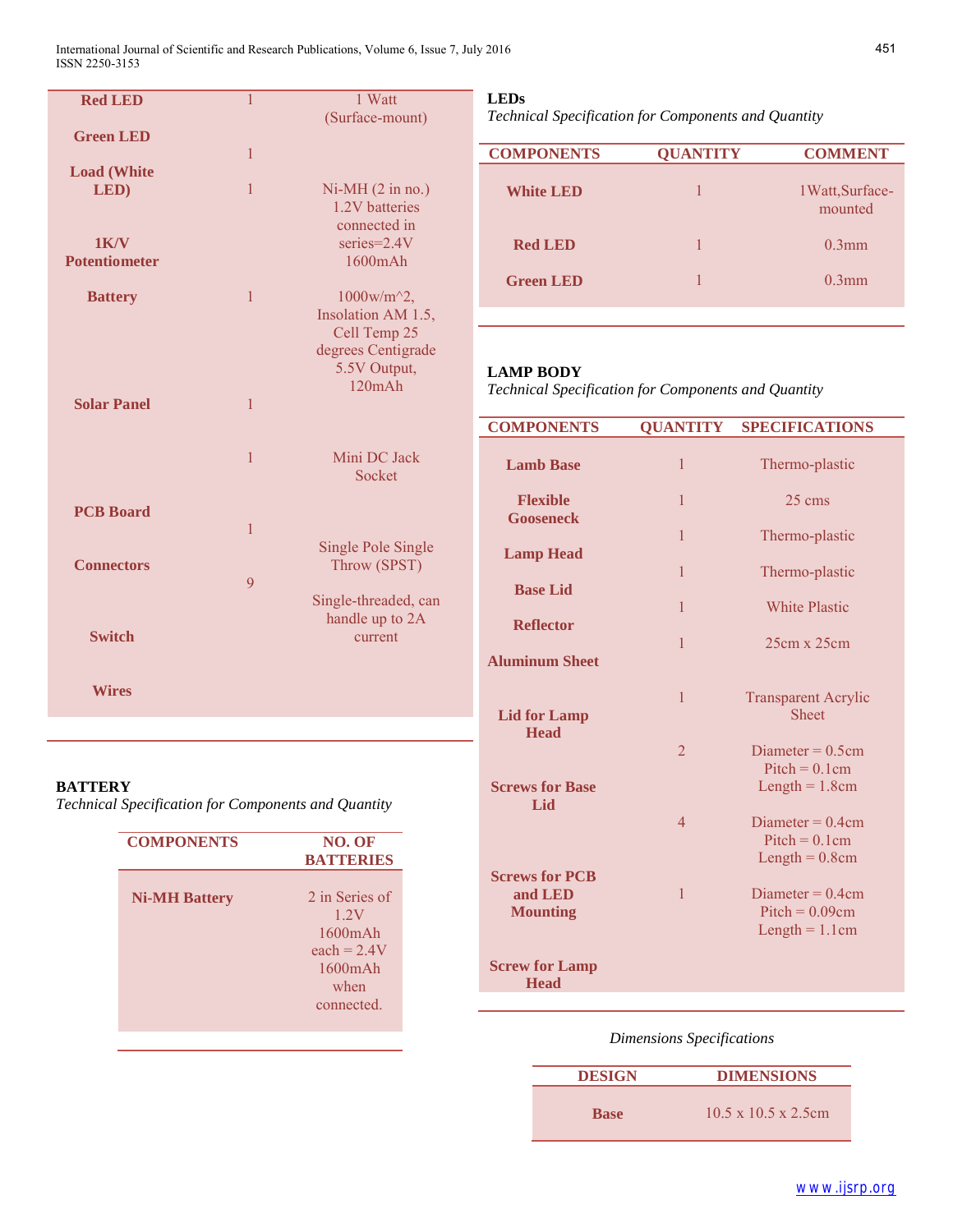| Lame Head                 | 8 x 5.75 x 2.4cm               |
|---------------------------|--------------------------------|
|                           |                                |
| <b>Base Lid</b>           | $10.5 \times 10.5 \times 1$ cm |
|                           |                                |
| <b>Flexible Gooseneck</b> | 25cm                           |

## **CONNECTING WIRES/CABLES**

*Technical Specification for Components and Quantity*

| <b>COMPONENTS</b> | <b>OUANTITY</b> | <b>SPECIFICATIONS</b>                                                                             |
|-------------------|-----------------|---------------------------------------------------------------------------------------------------|
| <b>Wires</b>      | 10              | Single-threaded for<br>internal connections<br>and Multi-threaded<br>for connection to<br>battery |
| <b>Cable wire</b> |                 | For connection from<br>solar panel to lamp.                                                       |

#### **SWITCH**

*Technical Specification for Components and Quantity*

| <b>SPST</b><br><b>Switch</b><br>Astron<br>Switch<br>Craft |  | COMPONENTS MAKE QUANTITY SPECIFICATIONS |
|-----------------------------------------------------------|--|-----------------------------------------|
|                                                           |  |                                         |

## **SOLAR PANEL (FROM SIRIUS SOLAR ENERGY)**

*Technical Specification for Components and Quantity*

|                      |                 |                                                                                       | Keep the lamp indoors in shade, while charging, and                                                                                                                                                                                                                                                         |
|----------------------|-----------------|---------------------------------------------------------------------------------------|-------------------------------------------------------------------------------------------------------------------------------------------------------------------------------------------------------------------------------------------------------------------------------------------------------------|
| <b>COMPONENTS</b>    | <b>QUANTITY</b> | <b>SPECIFICATIONS</b>                                                                 | <b>COMMENT</b><br>away from water.                                                                                                                                                                                                                                                                          |
| <b>Solar Panel</b>   |                 | $1000 \,\mathrm{w/m}^2$ .<br>Insolation AM 1.5,<br>Cell Temp 25<br>degrees Centigrade | The light can be charged fully in at least 6-7 bright<br>sunny hours.<br>After charging for 6-7 bright sunny hours, you can<br>$\bullet$<br>switch ON the lamp to make sure the green indicator<br>had lighted up to indicate good battery level. Unplug the<br>solar panel from the lamp and store safely. |
| Performance          |                 |                                                                                       | Do not let shadows fall on the panel. Keep it directly<br>$\bullet$<br>facing the sun as much as possible while charging.                                                                                                                                                                                   |
| <b>PARAMETER</b>     |                 | <b>MAXIMUM</b><br><b>RATED VALUE</b>                                                  | SAFETY, PRECAUTION, AND HANDLING<br><b>GUIDELINES:</b>                                                                                                                                                                                                                                                      |
| <b>Rated Power</b>   |                 | 1 Watt                                                                                | Make sure the switch is turned off during charging.<br>$\bullet$<br>Wipe the panel and blow dust from the connector pin                                                                                                                                                                                     |
| <b>Rated Voltage</b> |                 | 4.95 V                                                                                | periodically.                                                                                                                                                                                                                                                                                               |
| <b>Open Circuit</b>  |                 | 5.8 V                                                                                 |                                                                                                                                                                                                                                                                                                             |

| <b>Voltage</b>                         |                 |
|----------------------------------------|-----------------|
| <b>Short Circuit</b><br><b>Current</b> | $0.23$ Amp      |
| <b>Tolerance</b>                       | 3% (Plus/Minus) |

## **OPERATION:**

When the solar supply is given to the circuit, the diode D1 will conduct and then the IC1 (LM 317) will regulate the voltage. The diode D2 will provide charging current to the battery and it also prevents the reverse flow of current from battery to IC1 (LM 317) when the solar supply (solar panel) is not connected.

When the switch 'SW' is in ON position, then the battery will be connected to the green LED (good battery level indicator), the red LED (moderate and low battery level indicator) and IC2 (TPS 61222) which is a 'voltage boost converter'. This IC2 (TPS 61222) will provide a fixed output voltage of 5V with its input varying from 0.7V to 5.5V.

The load LED is connected through a diode and a **NS** potentiometer to adjust the brightness of the light as required. The diode also reduces the voltage by  $0.7V - 0.8V$  when the potentiometer is set for maximum brightness i.e. at position 'A' and no light at position 'B'.

## **CHARGING PROCEDURE:**

- Charge the lamp using the solar panel by inserting the connector at the end of the solar panel wire into the mini DCD socket provided at the base of the lamp. *The lamp must be switched OFF when it is charging.*
- Keep the lamp indoors in shade, while charging, and
- 
- Do not let shadows fall on the panel. Keep it directly